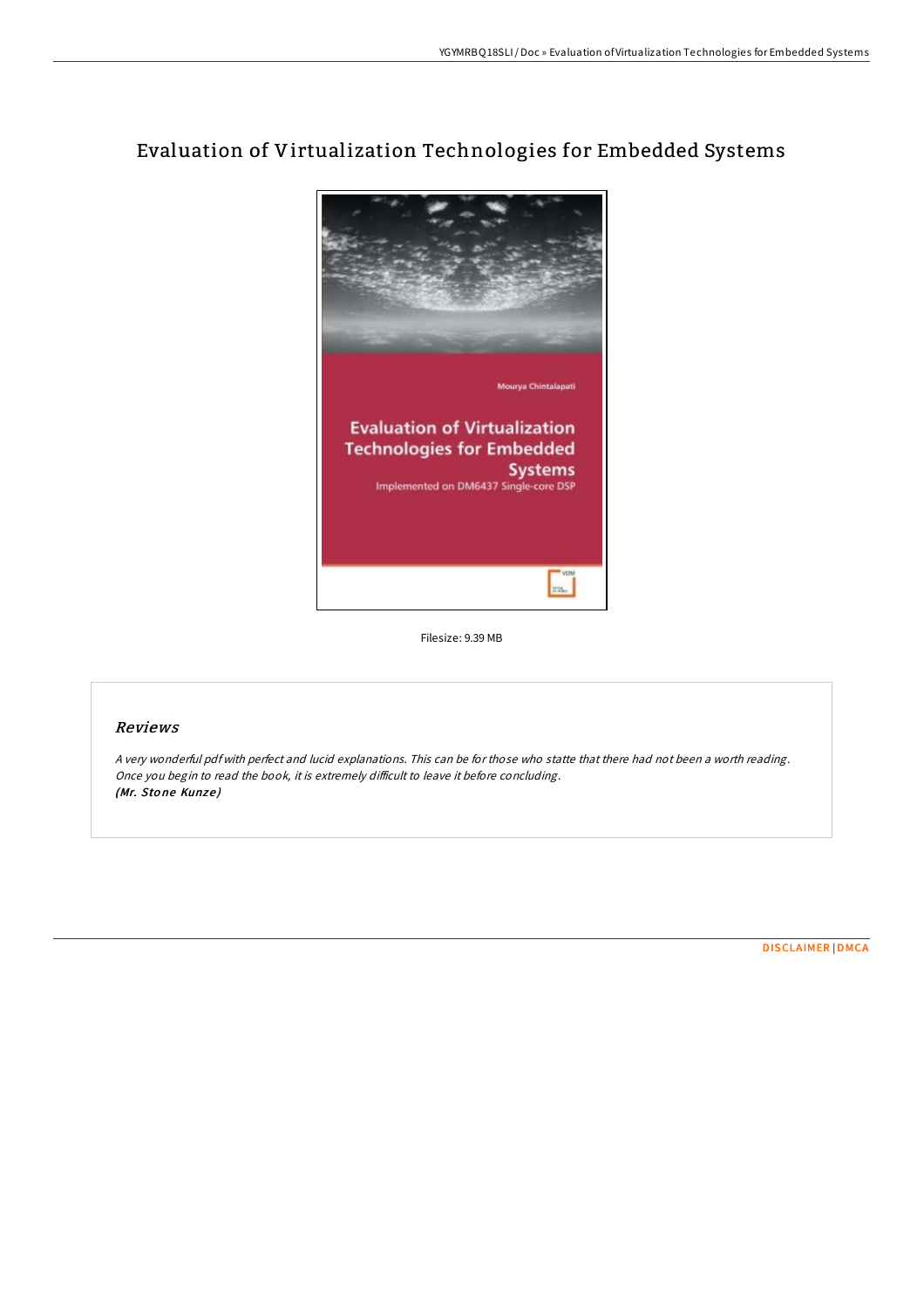## EVALUATION OF VIRTUALIZATION TECHNOLOGIES FOR EMBEDDED SYSTEMS



Condition: New. Publisher/Verlag: VDM Verlag Dr. Müller | Implemented on DM6437 Single-core DSP | Embedded systems are growing in functionality as well as in complexity. They are practically everywhere and are still gaining popularity in mission-critical, multimedia and medical environments. Due to the increasing complexity, they are prone to have critical faults. This is not desirable because it may threaten dedicated functions of the system. This is called real time functionality of the system. Real time functionality can be protected by running dedicated applications or real time applications, and general purpose applications separately. Virtualization has become a principle focus for the computer system design. It enables a single computer to have multiple clones of it running with different virtual software environments. It separates real time applications from general purpose applications by running them in these separate virtual environments. However, virtualization technology This thesis work focus on studying the feasibility of using virtualization in embedded domain by understanding concepts of virtualization and how well virtualization answers the challenges faced by the embedded system domain. | Format: Paperback | Language/Sprache: english | 118 gr | 220x150x4 mm | 76 pp.

 $\ensuremath{\mathop\square}\xspace$ Read Evaluation of [Virtualizatio](http://almighty24.tech/evaluation-of-virtualization-technologies-for-em.html)n Technologies for Embedded Systems Online  $\rightarrow$ Download PDF Evaluation of [Virtualizatio](http://almighty24.tech/evaluation-of-virtualization-technologies-for-em.html)n Technologies for Embedded Systems